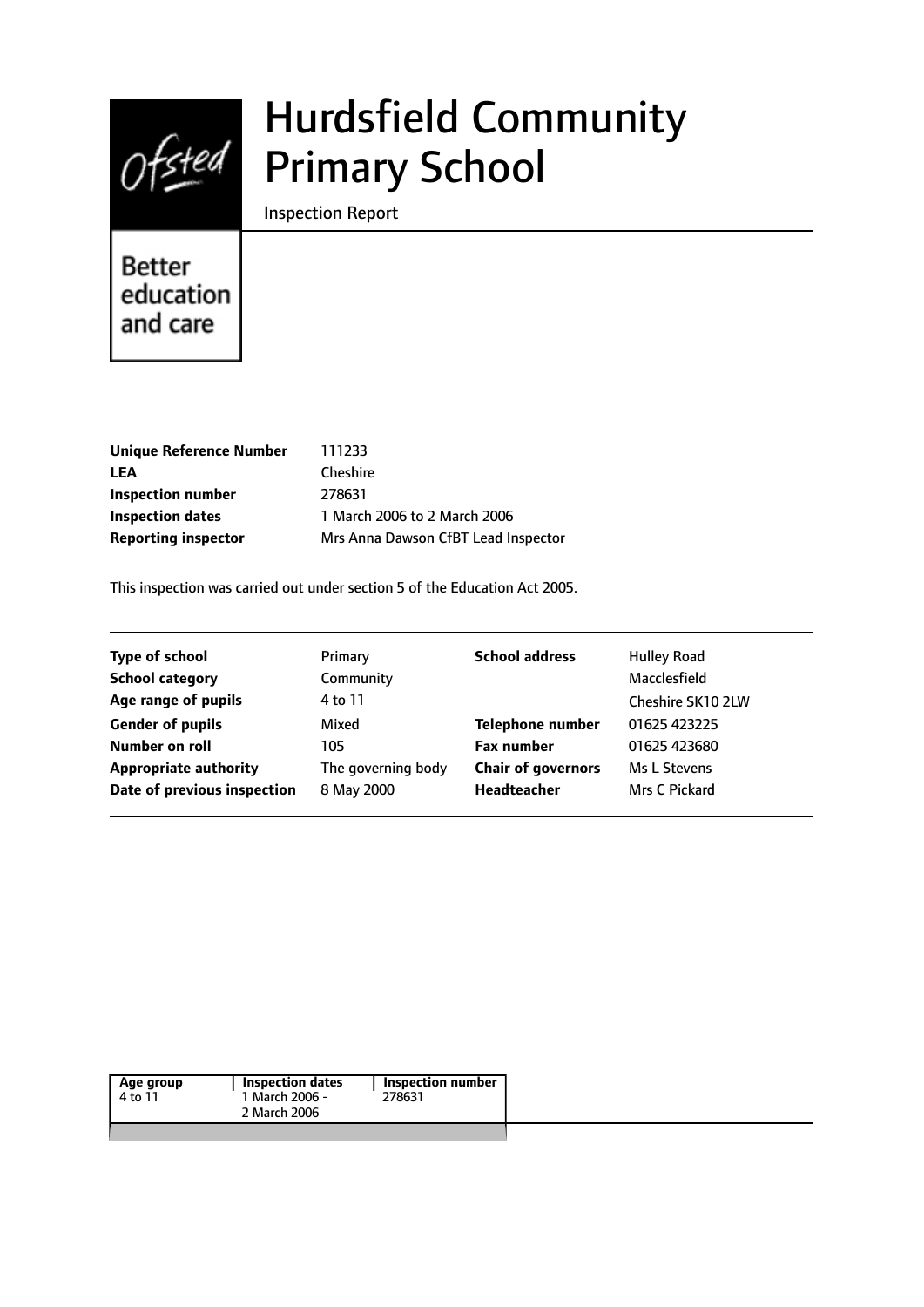© Crown copyright 2006

#### Website: www.ofsted.gov.uk

This document may be reproduced in whole or in part for non-commercial educational purposes, provided that the information quoted is reproduced without adaptation and the source and date of publication are stated.

Further copies of this report are obtainable from the school. Under the Education Act 2005, the school must provide a copy of this report free of charge to certain categories of people. A charge not exceeding the full cost of reproduction may be made for any other copies supplied.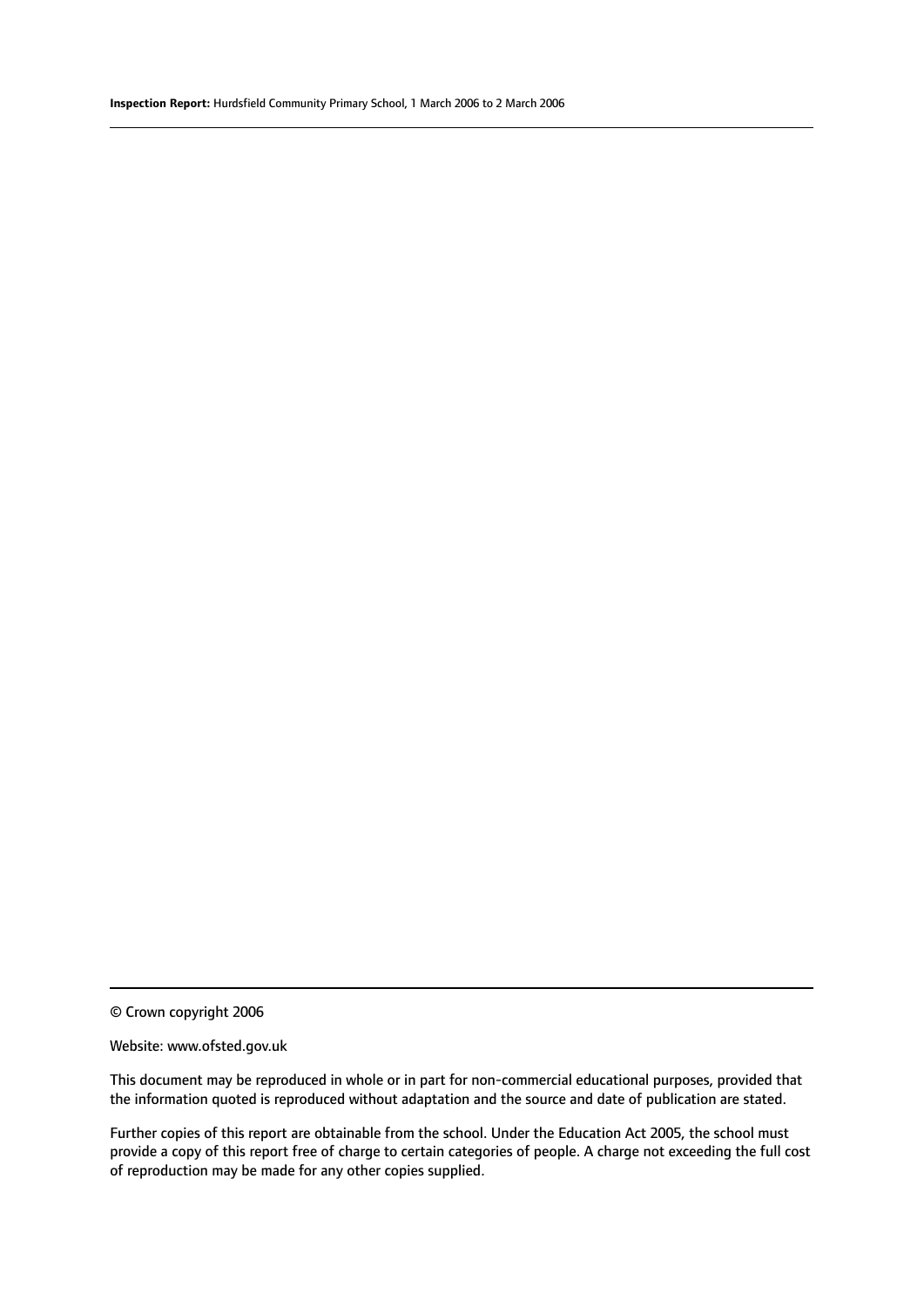# **Introduction**

The inspection was carried out by an additional inspector.

# **Description of the school**

This is a small school, which serves an area of some economic and social need. Nearly all pupils are of white British heritages. The proportions of pupils who are eligible for a free school meal, at 33%, and the pupils with learning difficulties and/or disabilities, at 25.7%, are above average. Pupils start in the Reception year with skills that are below average. A significant proportion has poor language and communication skills. A privately run playgroup is on site. Most children transfer from the playgroup to the Reception class. There have been four changes of headship since the last inspection. The school is working towards the Healthy Schools Award.

### **Key for inspection grades**

| Grade 1 | Outstanding  |
|---------|--------------|
| Grade 2 | Good         |
| Grade 3 | Satisfactory |
| Grade 4 | Inadequate   |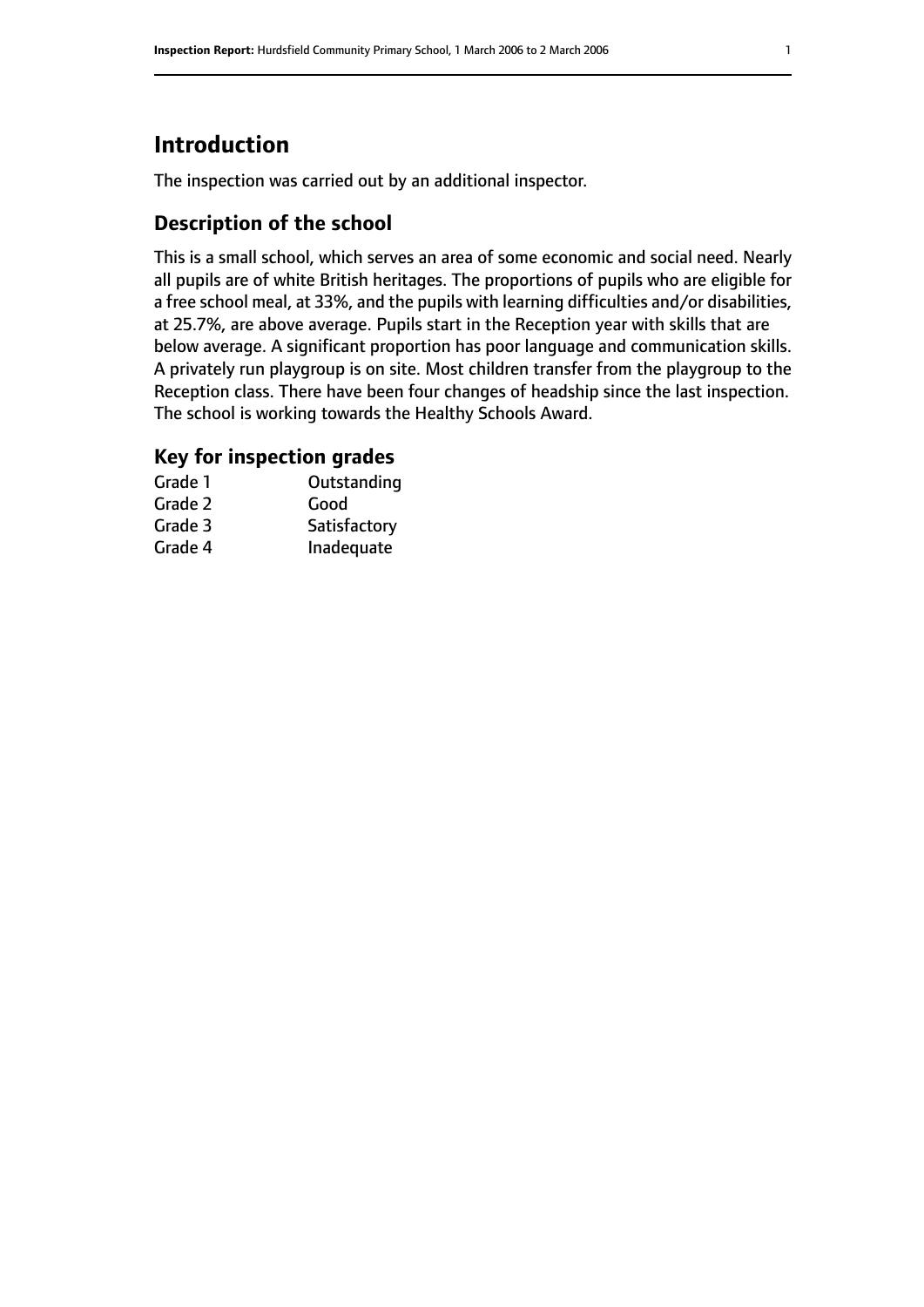# **Overall effectiveness of the school**

#### **Grade: 3**

This is a satisfactory and improving school with good features. It gives satisfactory value for money. The inspector generally agrees with the school's effective self-evaluation and recognises its good capacity to continue to improve. Leadership and management are satisfactory. The headteacher leads the school well with vision and purpose. The governing body is knowledgeable and supportive. A period of settled staffing has enabled an improved quality of provision and standards are beginning to rise. The full impact of the drive for improvement by the subject leaders has not yet been realised. The quality of teaching and learning is satisfactory. Teaching, although improving, is not yet consistently good: some lessons lack pace and challenge. Provision for children in their Reception year is satisfactory. Given their below average starting points children make satisfactory progress and most work towards the expectations for children of this age by the end of their Reception year. This satisfactory progress is continued throughout school. Pupils in Key Stage 2 have lost some continuity in their learning in the past, but data shows that although standards are below average in English, mathematics and science by the end of Year 6, the pace of learning is now satisfactory and improving. However, a minority of the average and higher attaining pupils across the school could do better. Pupils with learning difficulties and/or disabilities make good progress because they get good help and support. Pupils' personal development is good. The school takes good care of all pupils and is working hard to raise self-esteem and achievement within a 'can do' culture. There is an enriched curriculum with outstanding opportunities for pupils to succeed and follow their interests. Although at present there are insufficient opportunities for pupils to apply their skills of literacy, numeracy and information and communication technology (ICT) in all subjects. There are good links with the parents, community and neighbouring schools.

#### **What the school should do to improve further**

- Improve the standards of the average and higher attaining pupils in English and mathematics by raising the expectations of pupils' achievement on their targets.
- Improve the pace and challenge in the quality of teaching and learning so pupils learn consistently well.
- Plan more opportunities for pupils to practise their skills of literacy, numeracy and ICT across the curriculum.
- Develop the roles of the subject leaders further so the impact of their work results in higher standards of achievement.

# **Achievement and standards**

#### **Grade: 3**

Pupils make satisfactory and sometimes good progress throughout the school. Some year groups are small and so care must be taken when judging standards. Pupils attain standards, which are below average by the end of Year 6. There has been an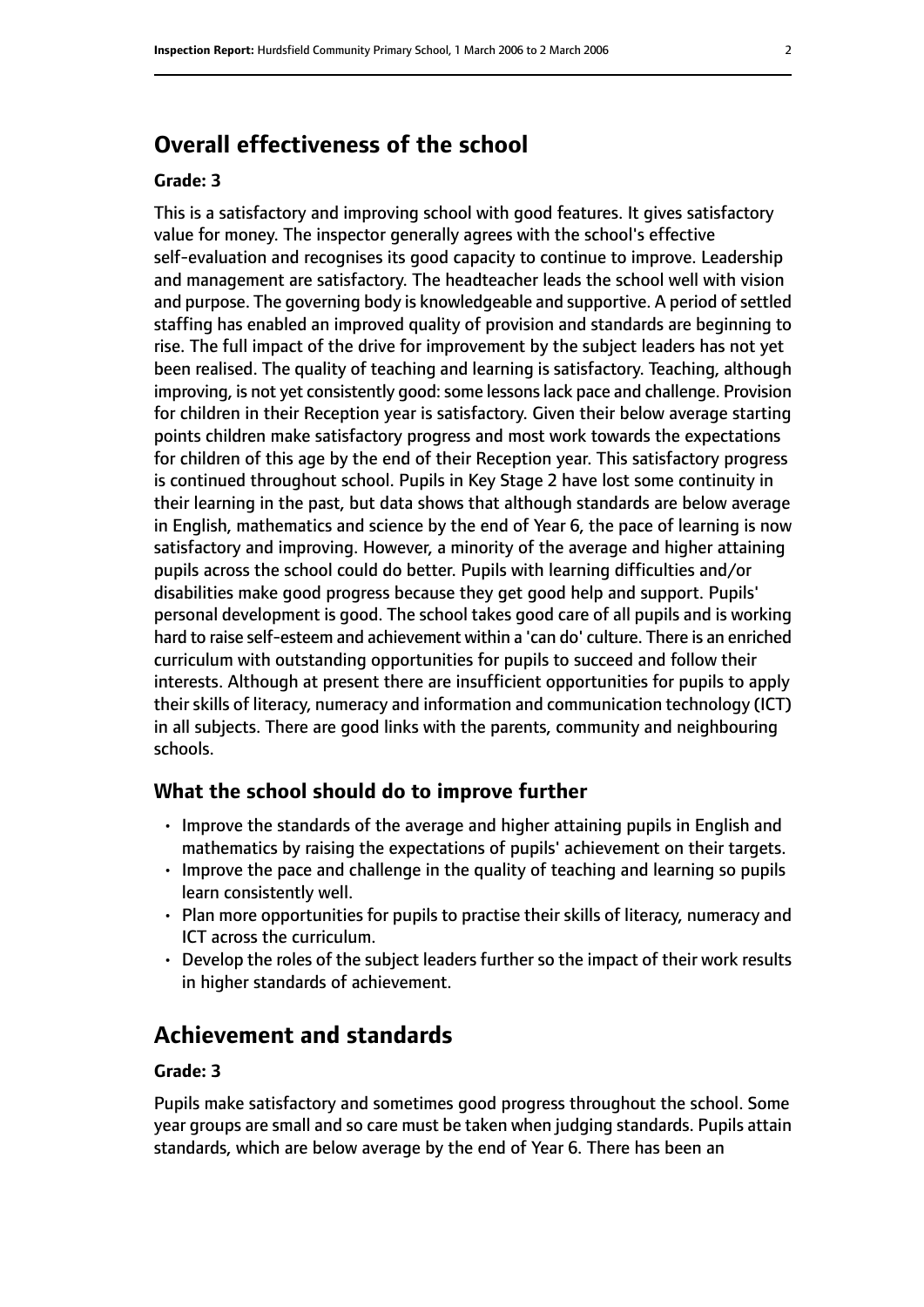improvement in pupils' achievement since 2004 and during this year. This is because the challenging targets that are set in English and mathematics are resulting in more of the pupils achieving at a higher level than previously. However, a minority of higher and average attaining pupils could do better in English and mathematics. Most children enter the Reception year with below average skills except in their communication and language skills, which are poor for a significant minority. The children make satisfactory progress and work towards the expected standards for this age by the end of their Reception year. This rate of progress is continued and by the end of Key Stage 1, pupils attain broadly average standards in reading, writing and mathematics. Throughout Key Stage 2, the pupils' are now making satisfactory progress. Standards in English and mathematics, which are lower than in science, reflect past underachievement. This was the result of frequent staff changes, which hindered the pupils' progress. A settled staff profile and a determined push for improvement is raising achievement and standards are set to rise. Good attention is given to those pupils with learning difficulties and/or disabilities who make good progress towards their targets.

#### **Personal development and well-being**

#### **Grade: 2**

Personal development and well-being is good. Parents agree that the vast majority of pupils are positive about school and have good attitudes towards their learning. Pupils' spiritual, moral and social development is good. This is promoted successfully through art, dance, music, personal, social and health education and circle times. Although pupils have a good knowledge of different cultures and traditions, their awareness of Britain as a multicultural society is not as strong. Due to the effective measures put in place, attendance has risen from below average to being broadly in line with the national average. Most pupils behave well in lessons and around school. However, a significant small minority of pupils have extremely challenging behaviour and disrupt lessons and hinder the progress of others.

There are many opportunities for children to become self-reliant, to develop their awareness of industry and to participate in the school more actively. For example, because of the efforts of the school council, safety in the car park has improved, as the children discouraged parents from parking at school. Pupils say they enjoy being a 'buddy' to another child and being a prefect. Links with the local fire and police services and the work of the road safety and recycling officers encourages the pupils to think of their own safety and wider community issues. The school has received local awards for its work in promoting health, consequently pupils have a good understanding of keeping safe and healthy.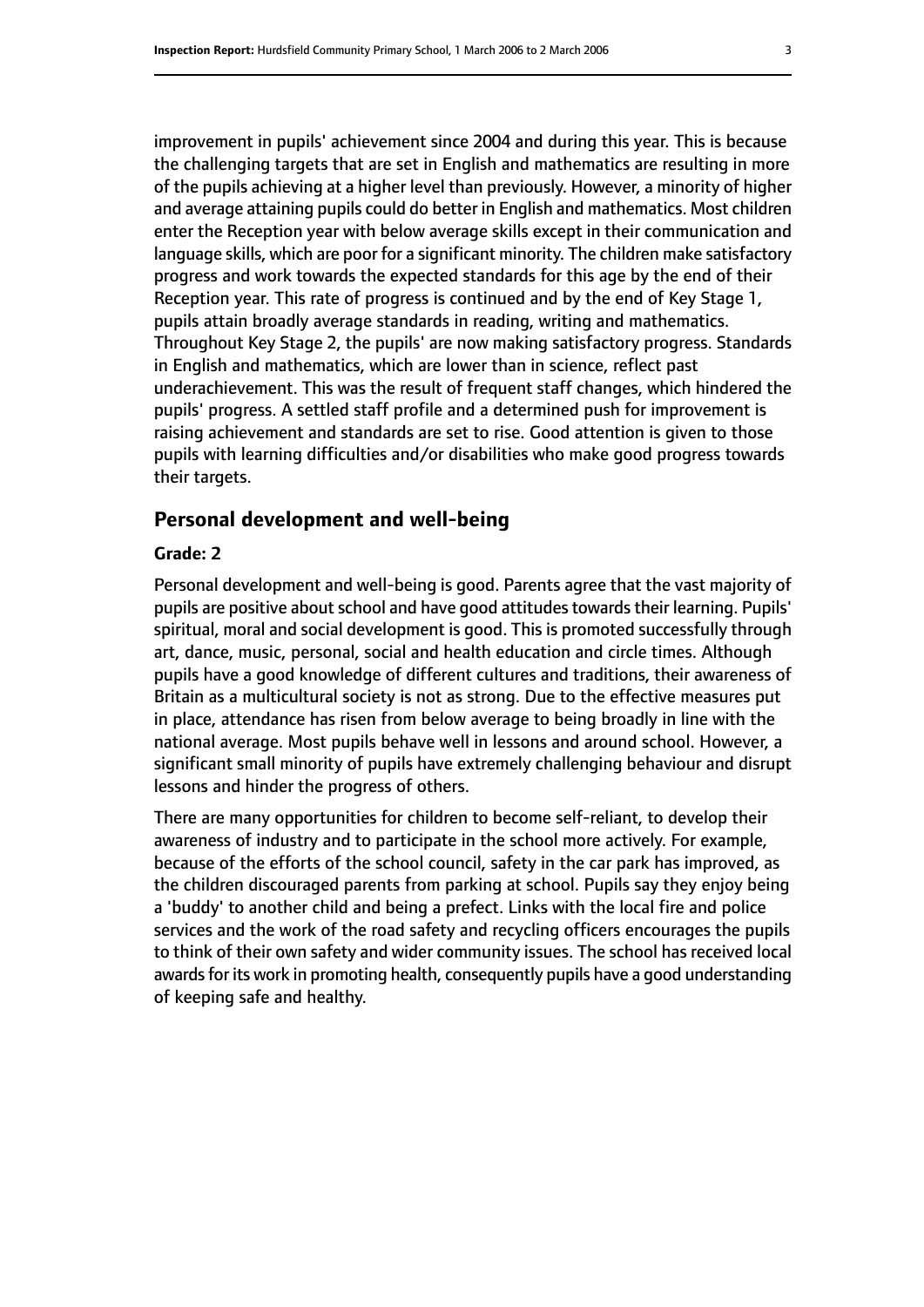# **Quality of provision**

#### **Teaching and learning**

#### **Grade: 3**

The quality of teaching and learning is satisfactory overall. Where learning is good, teachers use encouragement well and a good range of teaching methods so that pupils' concentration is sustained and they learn at a good rate. In the best lessons planning is finely tuned to the precise needs of pupils. Pupils enjoy these lessons and 'step up to the challenge'. However, where teaching is satisfactory, planning is variable and does not detail sufficiently the challenge for some of the average and higher attaining pupils in English and mathematics. At times, the learning objectives are not made clear to pupils and pupils are not sure about the relevance of their learning and do not stay on task. The teachers use assessment data well to set targets for pupils in English and mathematics. These targets are helping pupils to achieve better standards but the pace in lessons is not always fast enough for pupils to make consistently good progress. Consequently, some of the average and higher attaining pupils are not yet achieving their full potential. Basic skills are mostly taught well. Those pupils with learning difficulties and/or disabilities make good progress because tasks although challenging meet their needs. Teaching assistants give good support in helping pupils who find learning difficult to overcome barriers to learning. Teachers generally manage all pupils' behaviour well and relationships are good.

#### **Curriculum and other activities**

#### **Grade: 2**

The curriculum is of good quality and matches the interests of all groups of pupils. Accommodation is good and used very well to support learning. The basic skills of ICT, literacy and numeracy are generally planned well in English and mathematics lessons. This is demonstrated in the improving standards and achievement of pupils. However, there are insufficient opportunities for pupils to apply their literacy, numeracy and ICT skills in other subjects, and in some lessons the average and higher attaining pupils could do more. A good start has been made in improving the curriculum by linking subjects together to provide a cohesive and enjoyable curriculum. After school and enrichment activities are outstanding. Educational visits to the local area and visitors, including the contribution of specialist teachers, increase pupils' enjoyment in learning and give additional opportunities for success, particularly in drama, music and sports. This underpins the school's commitment to promoting sport and the arts. Pupils' personal, social and health education is of good quality with emphasis placed on the development of pupils' good emotional health and well-being.

#### **Care, guidance and support**

#### **Grade: 2**

The care, guidance and support for pupils are good. This is seen in the good quality of the school's arrangements for the safeguarding of pupils, which are regularly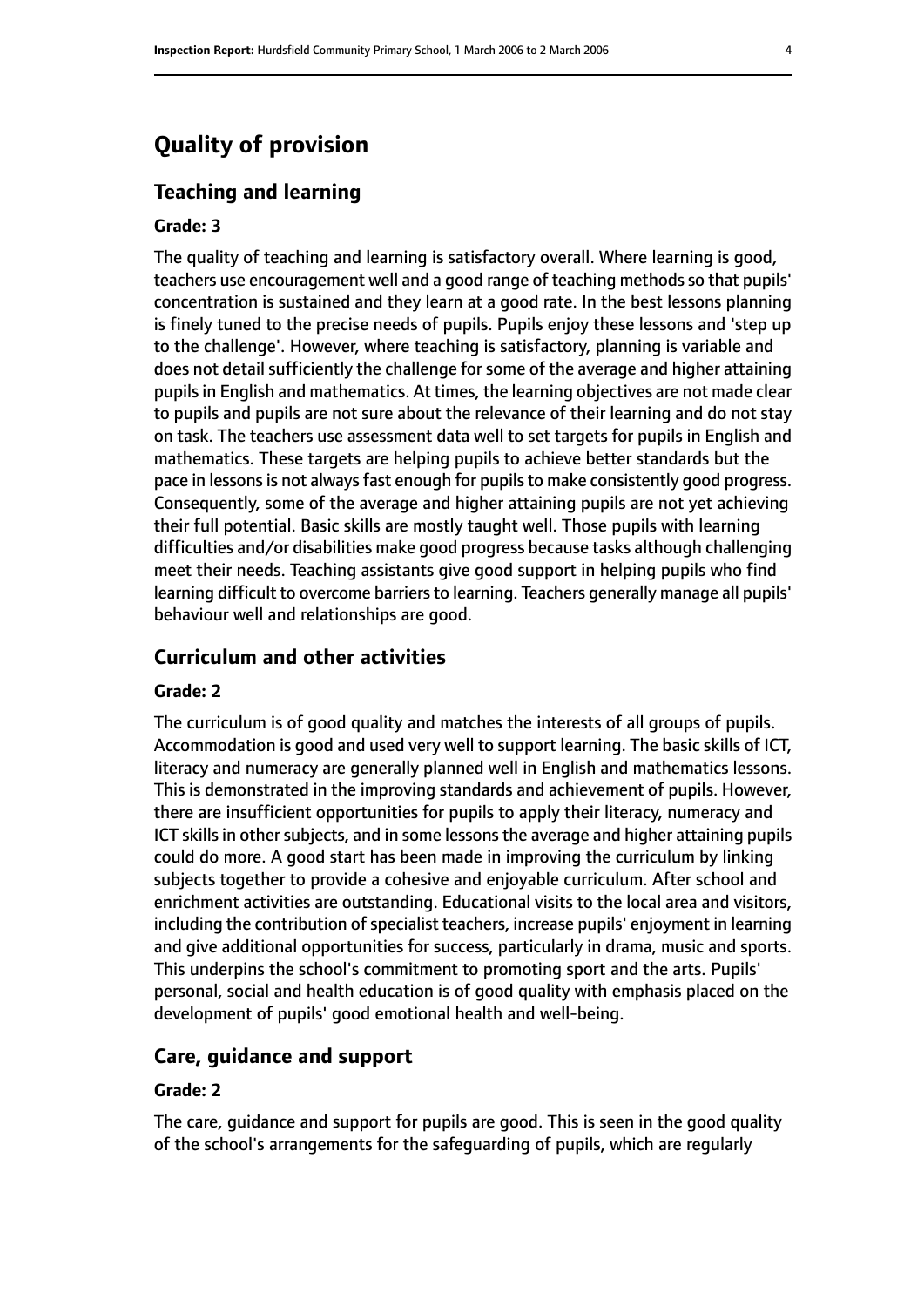reviewed. The school works well with parents and other agencies to ensure that the pupils are safe. There is good communication with parents to help them support their children's learning at home.

Good arrangements are in place for induction to school and for students transferring to high school. Arrangements for dealing with incidents of bullying are adequate, for example pupils reported that incidents are in the main dealt with. The school provides well for pupils with learning difficulties through careful recording and monitoring of progress. Pupils know the targets set for them by teachers in English and mathematics and understand how to improve their work. However, more rigour is needed in the checking of the pupils' progress, so that all pupils are sufficiently challenged to reach their full potential.

# **Leadership and management**

#### **Grade: 3**

The leadership and management of the school are satisfactory. The headteacher and other key staff have established a clear vision for the school. It is characterised by a caring ethos that values the contributions made by all children and is encapsulated in the school logo of 'Achieving Together.' Since the headteacher was appointed two years ago, the quality of provision and standards has risen. Previously, the school went through an unsettled period with a succession of different headteachers. This contributed to a fall in standards and provision. The parents appreciate recent improvements, as one parent said, 'the headteacher has brought new ideas and commitment and the whole school works really hard to achieve'.

The staff work well together towards the school priorities. The curriculum subject leaders manage their subjects satisfactorily. Appropriate action plans are in the early stages of implementation. The effectiveness of their work is not yet fully evident in rising standards. The school's self-evaluation procedures are good. Self-evaluation is accurate in the main and shared between the staff, pupils, governors and parents. The development of ICT and the further improvement of pupils' literacy and numeracy skills are already targeted for improvement. Regular monitoring demonstrates a clear focus on improving teaching and learning and consequently, standards are rising. However, the improvements made to teaching are not yet evident in consistently good practice. Teachers are well supported in their professional development and morale is high. Governors are knowledgeable, effective and keen to move the school forward. They know the strengths and weaknesses of the school well. They give good support to the headteacher and the staff through frequent visits and work in school.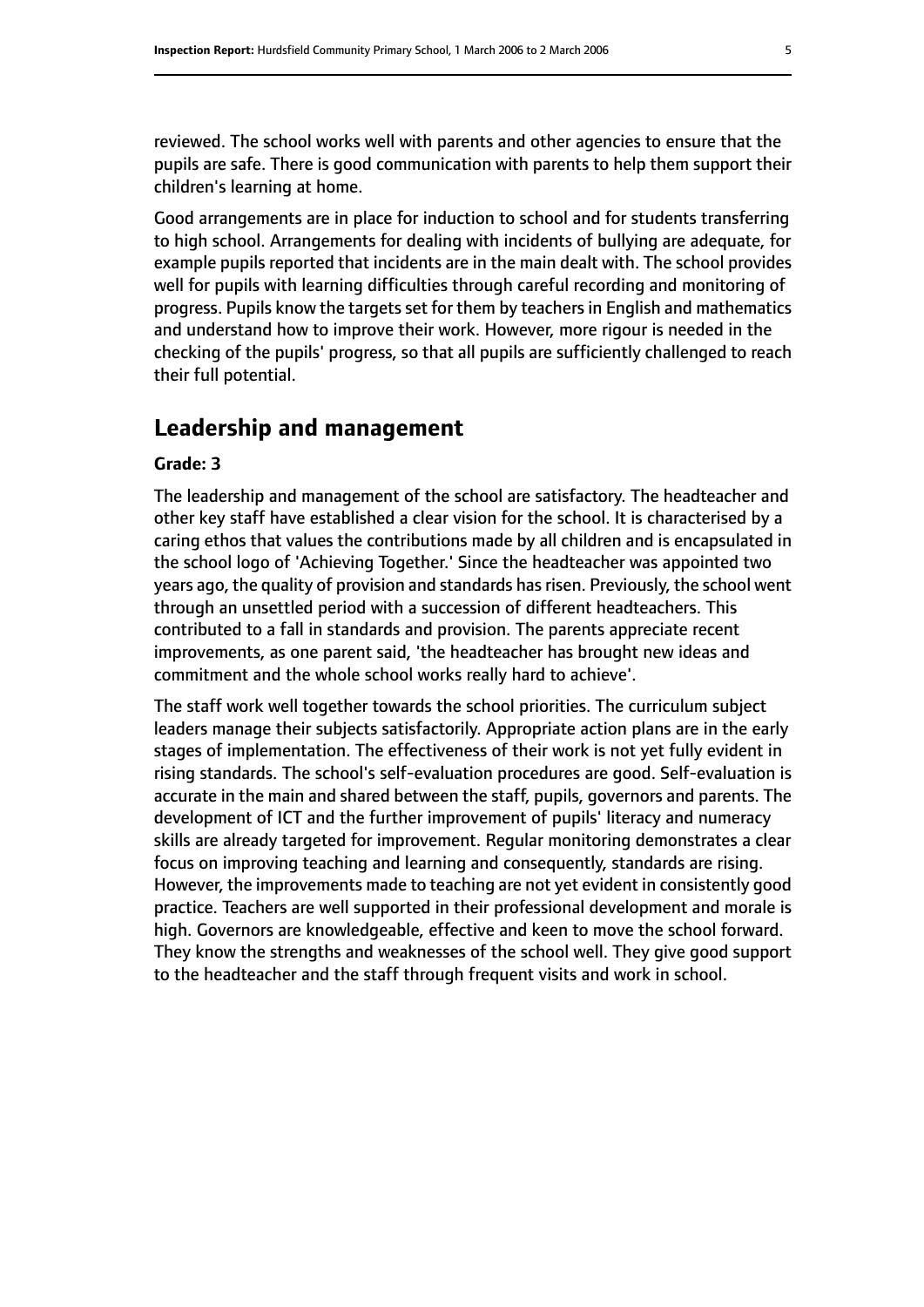**Any complaints about the inspection or the report should be made following the procedures set out inthe guidance 'Complaints about school inspection', whichis available from Ofsted's website: www.ofsted.gov.uk.**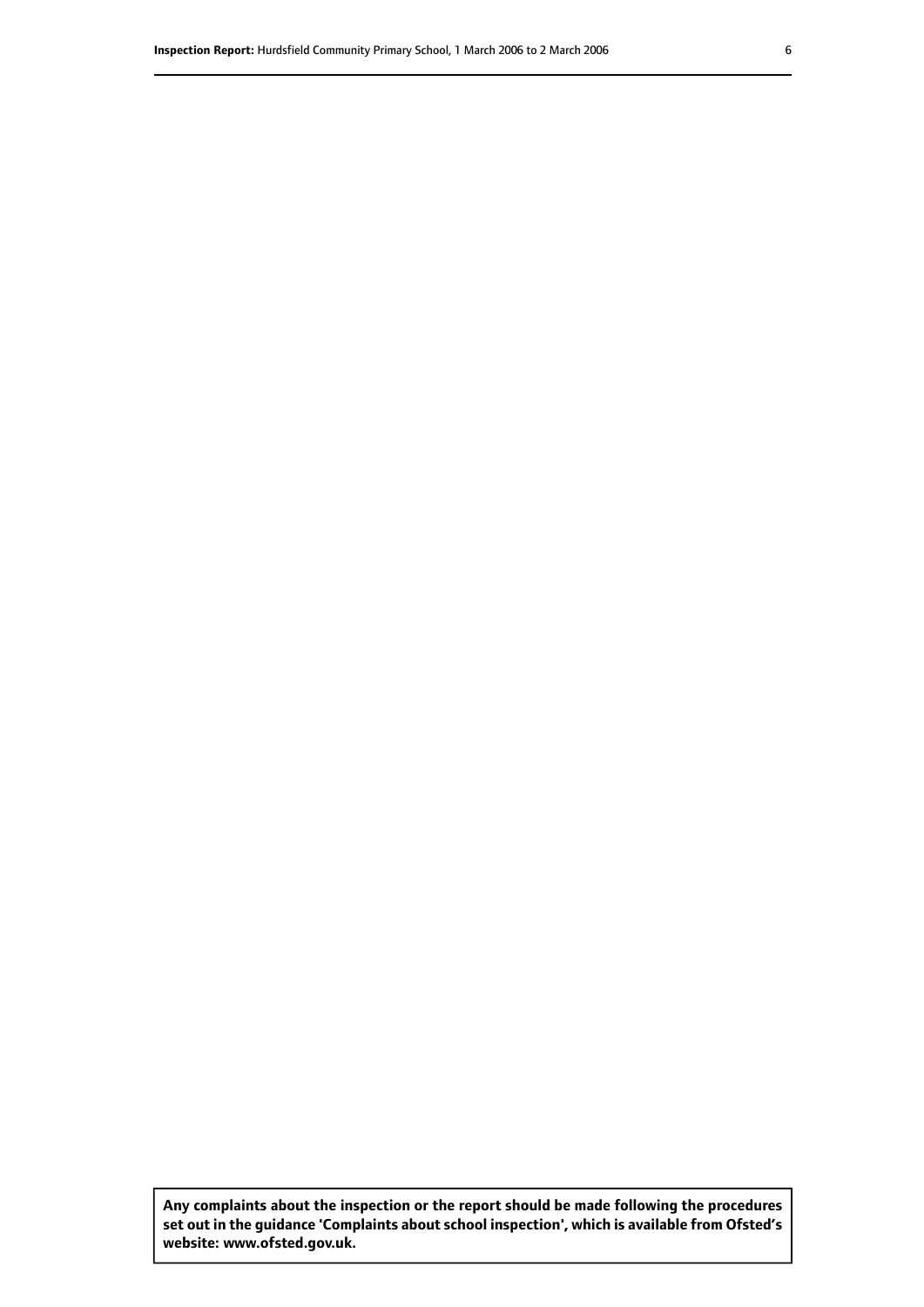# **Inspection judgements**

| Key to judgements: grade 1 is outstanding, grade 2 good, grade 3 | School         | $16-19$ |
|------------------------------------------------------------------|----------------|---------|
| satisfactory, and grade 4 inadequate                             | <b>Overall</b> |         |

#### **Overall effectiveness**

| How effective, efficient and inclusive is the provision of education,<br>integrated care and any extended services in meeting the needs of<br>learners? |     | <b>NA</b> |
|---------------------------------------------------------------------------------------------------------------------------------------------------------|-----|-----------|
| How well does the school work in partnership with others to promote<br>learners' well-being?                                                            |     | ΝA        |
| The quality and standards in foundation stage                                                                                                           |     | <b>NA</b> |
| The effectiveness of the school's self-evaluation                                                                                                       |     | ΝA        |
| The capacity to make any necessary improvements                                                                                                         | Yes | NА        |
| Effective steps have been taken to promote improvement since the last<br>inspection                                                                     | Yes | <b>NA</b> |

#### **Achievement and standards**

| How well do learners achieve?                                                                               | ΝA        |
|-------------------------------------------------------------------------------------------------------------|-----------|
| The standards <sup>1</sup> reached by learners                                                              | NА        |
| How well learners make progress, taking account of any significant variations<br>between groups of learners | <b>NA</b> |
| How well learners with learning difficulties and disabilities make progress                                 | <b>NA</b> |

#### **Personal development and well-being**

| How good is the overall personal development and well-being of the<br>learners?                                  | ΝA        |
|------------------------------------------------------------------------------------------------------------------|-----------|
| The extent of learners' spiritual, moral, social and cultural development                                        | <b>NA</b> |
| The behaviour of learners                                                                                        | <b>NA</b> |
| The attendance of learners                                                                                       | <b>NA</b> |
| How well learners enjoy their education                                                                          | <b>NA</b> |
| The extent to which learners adopt safe practices                                                                | <b>NA</b> |
| The extent to which learners adopt healthy lifestyles                                                            | <b>NA</b> |
| The extent to which learners make a positive contribution to the community                                       | <b>NA</b> |
| How well learners develop workplace and other skills that will contribute to<br>their future economic well-being | <b>NA</b> |

#### **The quality of provision**

| How effective are teaching and learning in meeting the full range of<br>the learners' needs?          | ΝA |
|-------------------------------------------------------------------------------------------------------|----|
| How well do the curriculum and other activities meet the range of<br>needs and interests of learners? | ΝA |
| How well are learners cared for, guided and supported?                                                | NА |

 $^1$  Grade 1 - Exceptionally and consistently high; Grade 2 - Generally above average with none significantly below average; Grade 3 - Broadly average; Grade 4 - Exceptionally low.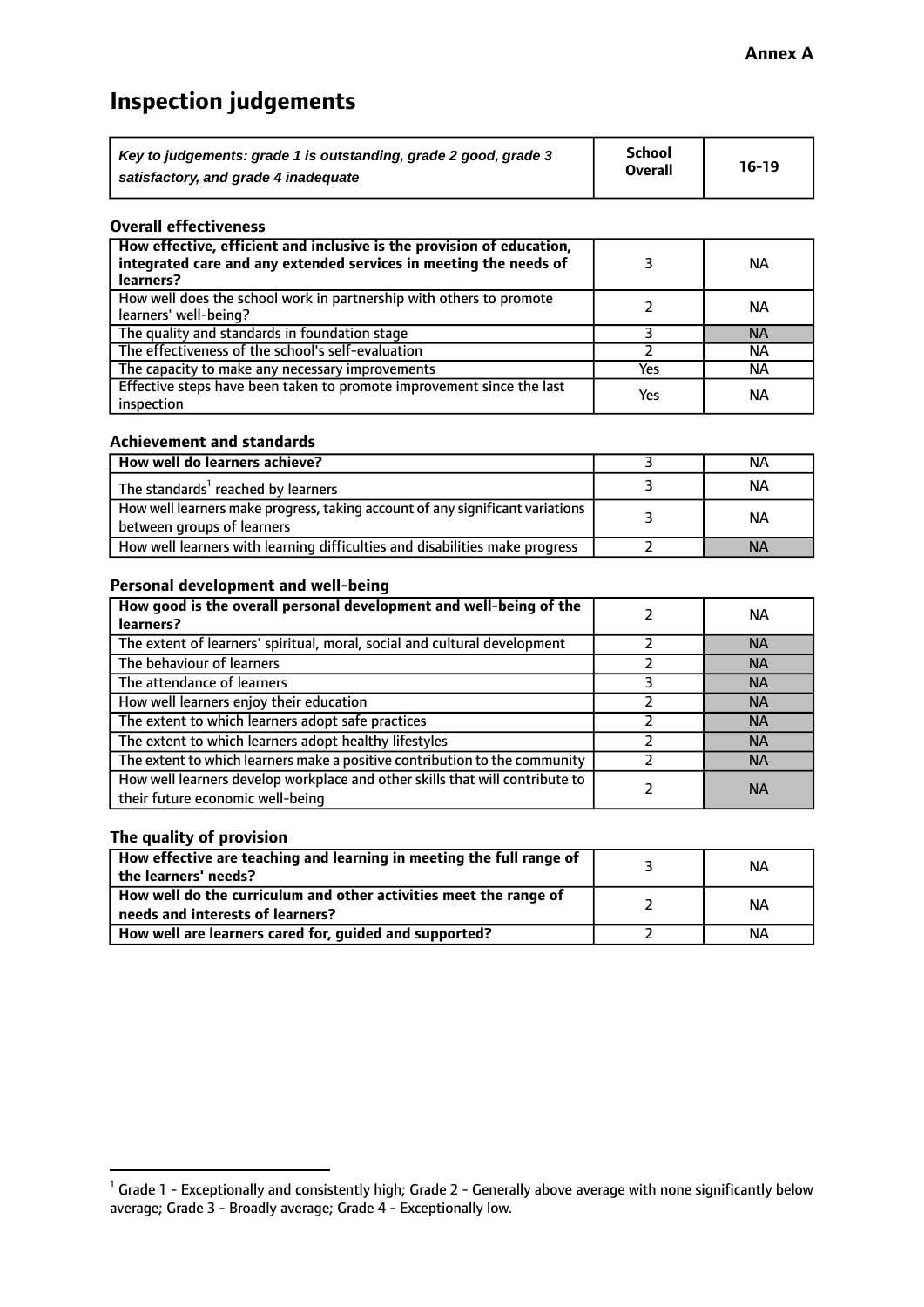# **Leadership and management**

| How effective are leadership and management in raising achievement<br>and supporting all learners?                                              |     | NA.       |
|-------------------------------------------------------------------------------------------------------------------------------------------------|-----|-----------|
| How effectively leaders and managers at all levels set clear direction leading<br>to improvement and promote high quality of care and education |     | <b>NA</b> |
| How effectively performance is monitored, evaluated and improved to meet<br>challenging targets, through quality assurance and self-review      |     | <b>NA</b> |
| How well equality of opportunity is promoted and discrimination tackled so<br>that all learners achieve as well as they can                     |     | <b>NA</b> |
| How effectively and efficiently resources are deployed to achieve value for<br>money                                                            |     | <b>NA</b> |
| The extent to which governors and other supervisory boards discharge their<br>responsibilities                                                  |     | <b>NA</b> |
| The adequacy and suitability of staff to ensure that learners are protected                                                                     | Yes | <b>NA</b> |

| The extent to which schools enable learners to be healthy                                     |            |  |
|-----------------------------------------------------------------------------------------------|------------|--|
| Learners are encouraged and enabled to eat and drink healthily                                | Yes        |  |
| Learners are encouraged and enabled to take regular exercise                                  | <b>Yes</b> |  |
| Learners are discouraged from smoking and substance abuse                                     | Yes        |  |
| Learners are educated about sexual health                                                     | Yes        |  |
| The extent to which providers ensure that learners stay safe                                  |            |  |
| Procedures for safequarding learners meet current government requirements                     | Yes        |  |
| Risk assessment procedures and related staff training are in place                            | Yes        |  |
| Action is taken to reduce anti-social behaviour, such as bullying and racism                  | <b>Yes</b> |  |
| Learners are taught about key risks and how to deal with them                                 | Yes        |  |
| The extent to which learners make a positive contribution                                     |            |  |
| Learners are helped to develop stable, positive relationships                                 | Yes        |  |
| Learners, individually and collectively, participate in making decisions that affect them     | Yes        |  |
| Learners are encouraged to initiate, participate in and manage activities in school and the   | <b>Yes</b> |  |
| wider community                                                                               |            |  |
| The extent to which schools enable learners to achieve economic well-being                    |            |  |
| There is provision to promote learners' basic skills                                          | Yes        |  |
| Learners have opportunities to develop enterprise skills and work in teams                    | Yes        |  |
| Careers education and quidance is provided to all learners in key stage 3 and 4 and the sixth | <b>NA</b>  |  |
| form                                                                                          |            |  |
| Education for all learners aged 14-19 provides an understanding of employment and the         | <b>NA</b>  |  |
| economy                                                                                       |            |  |